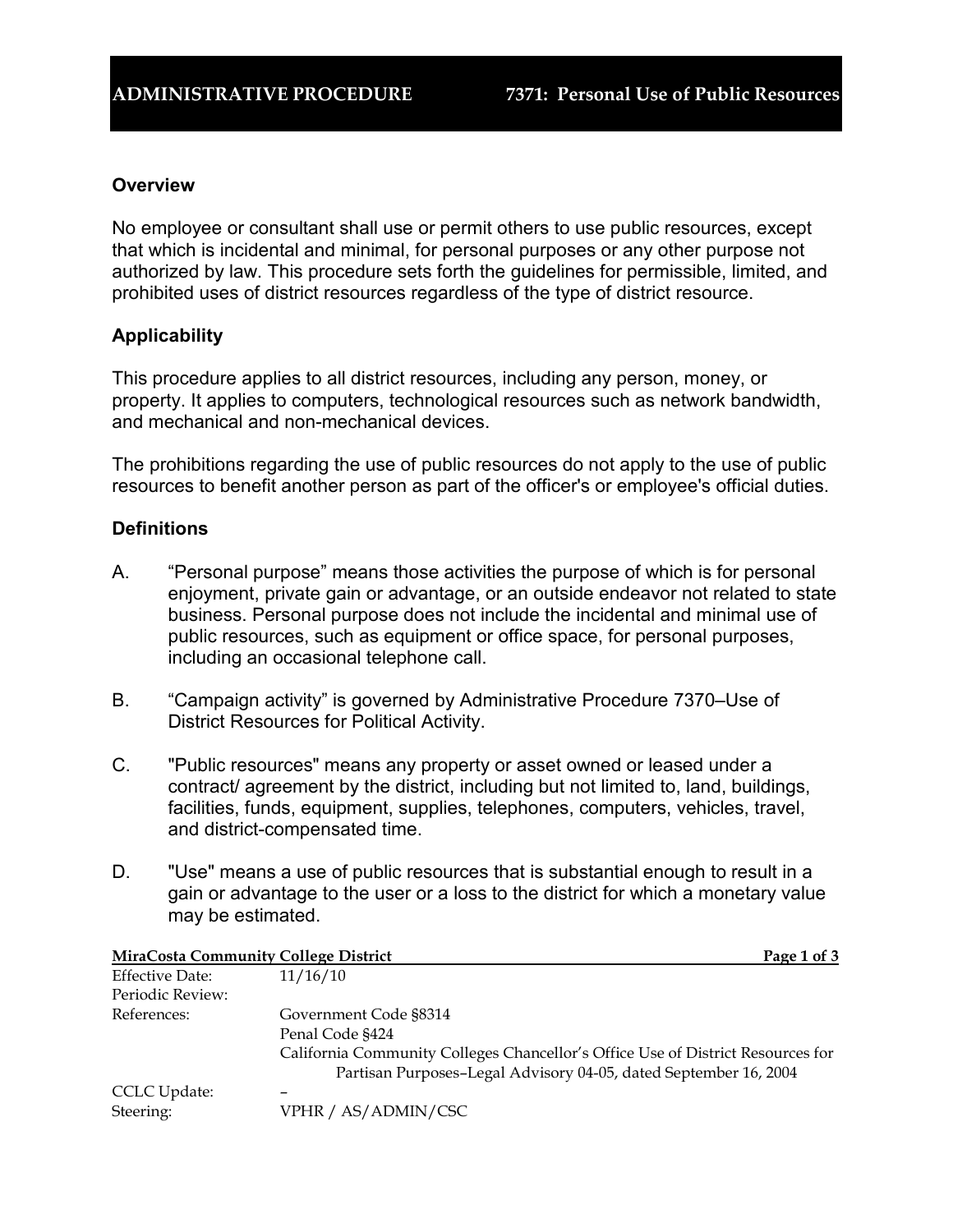E. "Public moneys" includes the proceeds derived from the sale of bonds or other evidence or indebtedness authorized by the legislative body of the district.

Nothing in this procedure shall prohibit the use of public resources for providing information to the public about the possible effects of any bond issue or other ballot measure on state activities, operations, or policies, provided that (1) the informational activities are otherwise authorized by the constitution or laws of California, and (2) the information provided constitutes a fair and impartial presentation of relevant facts to aid the electorate in reaching an informed judgment regarding the bond issue or ballot measure.

## **Specifically Prohibited**

The following uses of district resources are specifically prohibited:

- A. Any use for the purpose of conducting an outside business.
- B. Any use for the purpose of supporting, promoting, or soliciting for an outside organization or group unless provided for by law or authorized by the superintendent/ president or designee.
- C. Any use related to a campaign or political use unless otherwise authorized.
- D. Any use that is commercial, such as advertising or selling.
- E. Any use of district property that has been removed from district facilities or other official duty stations, even if there is no cost to the district.
- F. Any use that violates a federal or state law or regulation, or a district policy.
- G. Any use that implies or suggests district endorsement of a partisan political activity, religious belief or activity, or commercial product or service.
- H. Any use that utilizes nonpublic information for personal gain not contemplated by the terms of employment.
- I. Any use that misrepresents to others that a personal purchase is for the district when it is not.

Vehicles owned, leased, or rented by the district may be used for personal purposes (driving home) only under very limited circumstances with prior approval by the superintendent/ president or designee.

## **De Minimis Use of Consumable District Property**

District employee may not make private use of any district property that is consumable, such as paper, envelopes, or spare parts, even if the actual cost to the state is de minimis (so minor as to merit disregard).